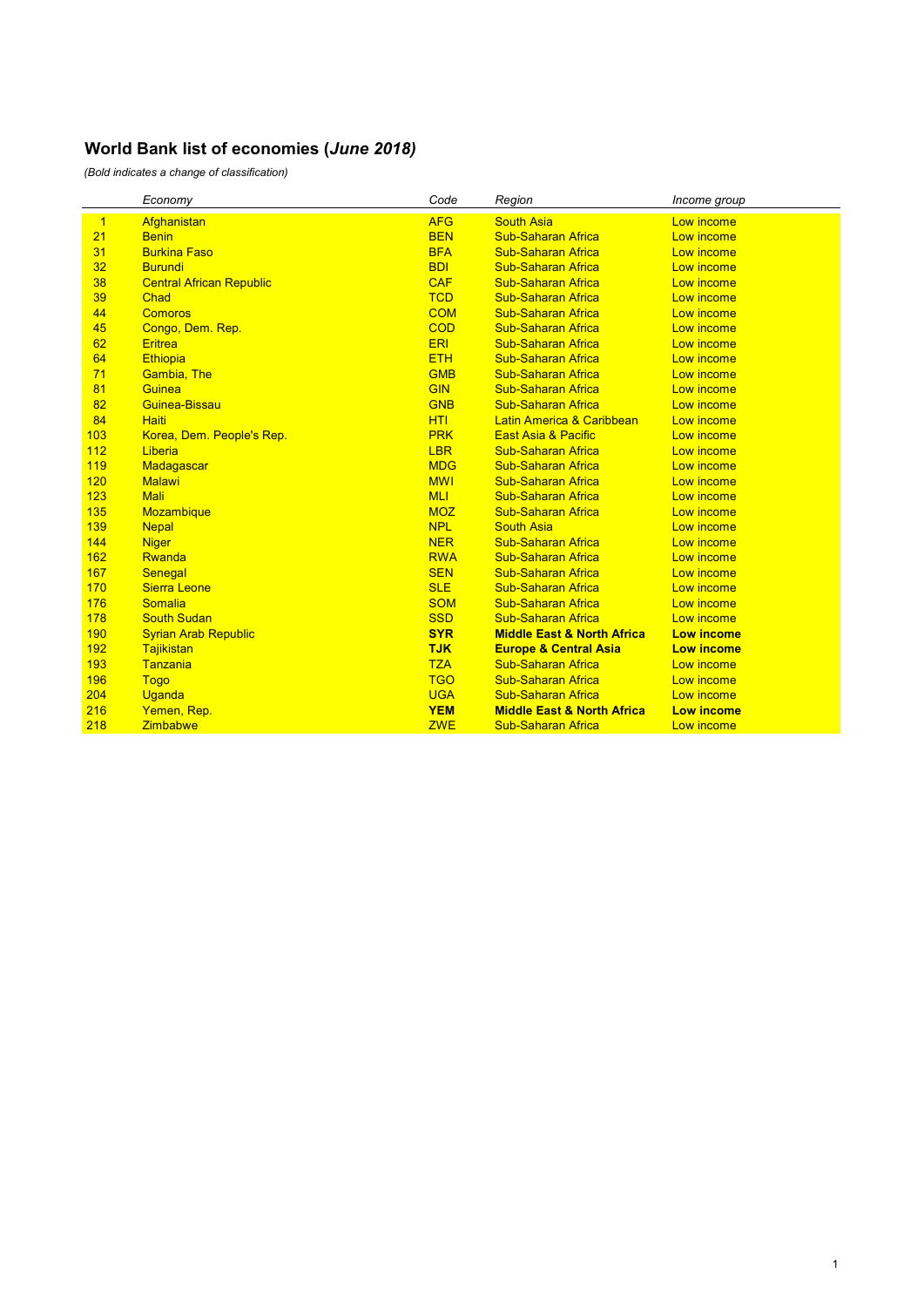|                 | Economy                   | Code       | Region                                | Income group        |
|-----------------|---------------------------|------------|---------------------------------------|---------------------|
| $6\phantom{1}6$ | Angola                    | <b>AGO</b> | <b>Sub-Saharan Africa</b>             | Lower middle income |
| 16              | <b>Bangladesh</b>         | <b>BGD</b> | <b>South Asia</b>                     | Lower middle income |
| 23              | <b>Bhutan</b>             | <b>BTN</b> | <b>South Asia</b>                     | Lower middle income |
| 24              | <b>Bolivia</b>            | <b>BOL</b> | Latin America & Caribbean             | Lower middle income |
| 33              | <b>Cabo Verde</b>         | <b>CPV</b> | <b>Sub-Saharan Africa</b>             | Lower middle income |
| 34              | Cambodia                  | <b>KHM</b> | <b>East Asia &amp; Pacific</b>        | Lower middle income |
| 35              | Cameroon                  | <b>CMR</b> | <b>Sub-Saharan Africa</b>             | Lower middle income |
| 46              | Congo, Rep.               | <b>COG</b> | <b>Sub-Saharan Africa</b>             | Lower middle income |
| 48              | Côte d'Ivoire             | <b>CIV</b> | <b>Sub-Saharan Africa</b>             | Lower middle income |
| 55              | <b>Djibouti</b>           | <b>DJI</b> | <b>Middle East &amp; North Africa</b> | Lower middle income |
| 59              | Egypt, Arab Rep.          | <b>EGY</b> | <b>Middle East &amp; North Africa</b> | Lower middle income |
| 60              | <b>El Salvador</b>        | <b>SLV</b> | Latin America & Caribbean             | Lower middle income |
| 72              | Georgia                   | <b>GEO</b> | Europe & Central Asia                 | Lower middle income |
| 74              | Ghana                     | <b>GHA</b> | <b>Sub-Saharan Africa</b>             | Lower middle income |
| 85              | <b>Honduras</b>           | <b>HND</b> | Latin America & Caribbean             | Lower middle income |
| 89              | India                     | <b>IND</b> | <b>South Asia</b>                     | Lower middle income |
| 90              | Indonesia                 | <b>IDN</b> | East Asia & Pacific                   | Lower middle income |
| 101             | Kenya                     | <b>KEN</b> | <b>Sub-Saharan Africa</b>             | Lower middle income |
| 102             | Kiribati                  | <b>KIR</b> | <b>East Asia &amp; Pacific</b>        | Lower middle income |
| 105             | <b>Kosovo</b>             | <b>XKX</b> | <b>Europe &amp; Central Asia</b>      | Lower middle income |
| 107             | <b>Kyrgyz Republic</b>    | <b>KGZ</b> | <b>Europe &amp; Central Asia</b>      | Lower middle income |
| 108             | <b>Lao PDR</b>            | <b>LAO</b> | <b>East Asia &amp; Pacific</b>        | Lower middle income |
| 111             | Lesotho                   | <b>LSO</b> | <b>Sub-Saharan Africa</b>             | Lower middle income |
| 126             | <b>Mauritania</b>         | <b>MRT</b> | <b>Sub-Saharan Africa</b>             | Lower middle income |
| 129             | Micronesia, Fed. Sts.     | <b>FSM</b> | East Asia & Pacific                   | Lower middle income |
| 130             | <b>Moldova</b>            | <b>MDA</b> | <b>Europe &amp; Central Asia</b>      | Lower middle income |
| 132             | Mongolia                  | <b>MNG</b> | <b>East Asia &amp; Pacific</b>        | Lower middle income |
| 134             | <b>Morocco</b>            | <b>MAR</b> | <b>Middle East &amp; North Africa</b> | Lower middle income |
| 136             | <b>Myanmar</b>            | <b>MMR</b> | <b>East Asia &amp; Pacific</b>        | Lower middle income |
| 143             | Nicaragua                 | <b>NIC</b> | Latin America & Caribbean             | Lower middle income |
| 145             | <b>Nigeria</b>            | <b>NGA</b> | <b>Sub-Saharan Africa</b>             | Lower middle income |
| 149             | <b>Pakistan</b>           | <b>PAK</b> | <b>South Asia</b>                     | Lower middle income |
| 152             | <b>Papua New Guinea</b>   | <b>PNG</b> | <b>East Asia &amp; Pacific</b>        | Lower middle income |
| 155             | <b>Philippines</b>        | <b>PHL</b> | East Asia & Pacific                   | Lower middle income |
| 165             | São Tomé and Principe     | <b>STP</b> | <b>Sub-Saharan Africa</b>             | Lower middle income |
| 175             | <b>Solomon Islands</b>    | <b>SLB</b> | <b>East Asia &amp; Pacific</b>        | Lower middle income |
| 180             | <b>Sri Lanka</b>          | <b>LKA</b> | <b>South Asia</b>                     | Lower middle income |
| 185             | <b>Sudan</b>              | <b>SDN</b> | <b>Sub-Saharan Africa</b>             | Lower middle income |
| 187             | <b>Swaziland</b>          | <b>SWZ</b> | <b>Sub-Saharan Africa</b>             | Lower middle income |
| 195             | <b>Timor-Leste</b>        | <b>TLS</b> | East Asia & Pacific                   | Lower middle income |
| 199             | <b>Tunisia</b>            | <b>TUN</b> | <b>Middle East &amp; North Africa</b> | Lower middle income |
| 205             | <b>Ukraine</b>            | <b>UKR</b> | <b>Europe &amp; Central Asia</b>      | Lower middle income |
| 210             | <b>Uzbekistan</b>         | <b>UZB</b> | Europe & Central Asia                 | Lower middle income |
| 211             | Vanuatu                   | <b>VUT</b> | <b>East Asia &amp; Pacific</b>        | Lower middle income |
| 213             | <b>Vietnam</b>            | <b>VNM</b> | <b>East Asia &amp; Pacific</b>        | Lower middle income |
| 215             | <b>West Bank and Gaza</b> | <b>PSE</b> | <b>Middle East &amp; North Africa</b> | Lower middle income |
| 217             | Zambia                    | <b>ZMB</b> | <b>Sub-Saharan Africa</b>             | Lower middle income |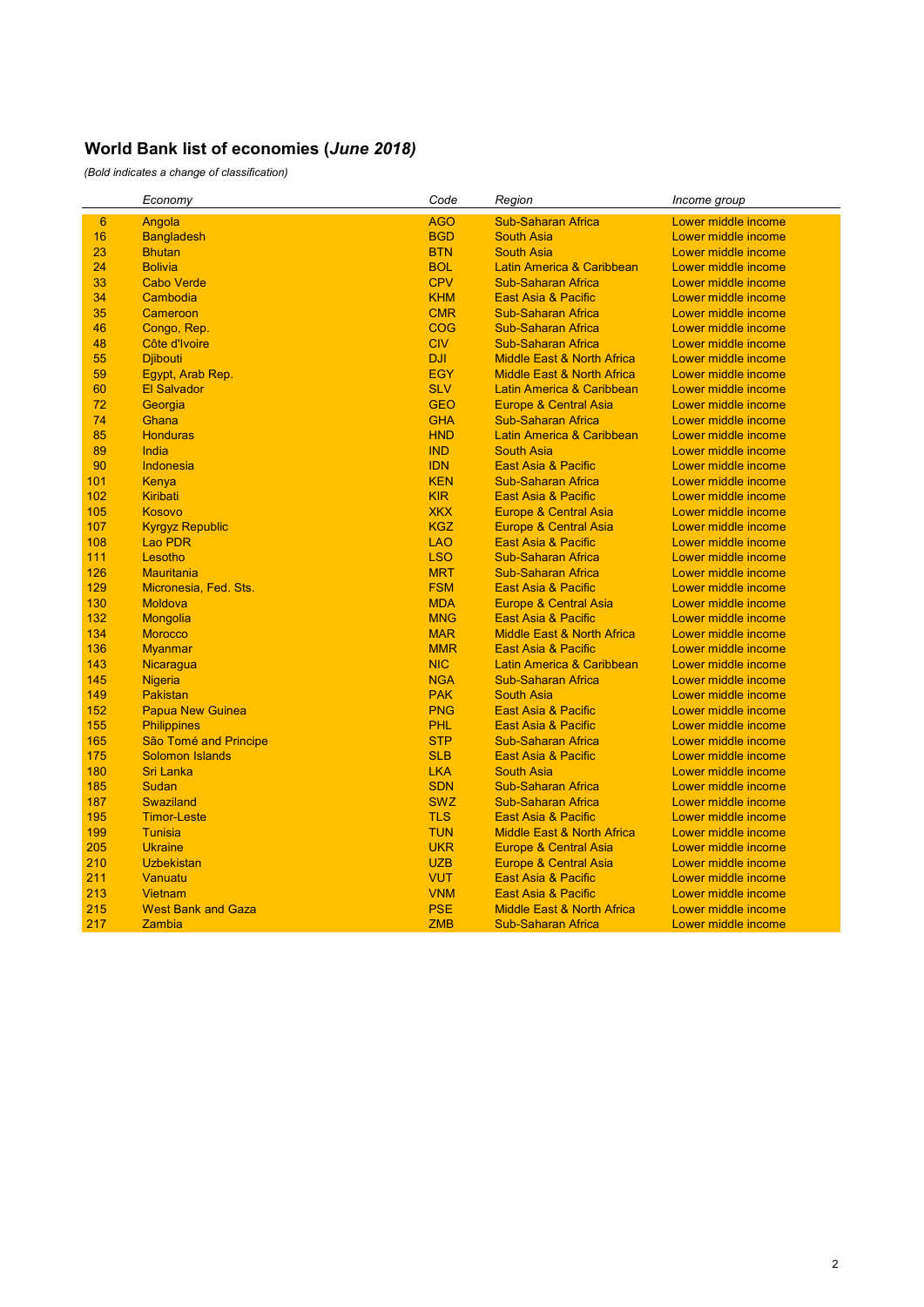|                | Economy                               | Code       | Region                                | Income group        |
|----------------|---------------------------------------|------------|---------------------------------------|---------------------|
| $\overline{c}$ | Albania                               | <b>ALB</b> | Europe & Central Asia                 | Upper middle income |
| 3              | Algeria                               | <b>DZA</b> | Middle East & North Africa            | Upper middle income |
| $\overline{4}$ | <b>American Samoa</b>                 | <b>ASM</b> | East Asia & Pacific                   | Upper middle income |
| 9              | Armenia                               | <b>ARM</b> | <b>Europe &amp; Central Asia</b>      | Upper middle income |
| 13             | Azerbaijan                            | <b>AZE</b> | Europe & Central Asia                 | Upper middle income |
| 18             | <b>Belarus</b>                        | <b>BLR</b> | Europe & Central Asia                 | Upper middle income |
| 20             | <b>Belize</b>                         | <b>BLZ</b> | Latin America & Caribbean             | Upper middle income |
| 25             | Bosnia and Herzegovina                | <b>BIH</b> | Europe & Central Asia                 | Upper middle income |
| 26             | <b>Botswana</b>                       | <b>BWA</b> | Sub-Saharan Africa                    | Upper middle income |
| 27             | <b>Brazil</b>                         | <b>BRA</b> | Latin America & Caribbean             | Upper middle income |
| 30             | <b>Bulgaria</b>                       | <b>BGR</b> | Europe & Central Asia                 | Upper middle income |
| 42             | China                                 | <b>CHN</b> | East Asia & Pacific                   | Upper middle income |
| 43             | Colombia                              | <b>COL</b> | Latin America & Caribbean             | Upper middle income |
| 47             | <b>Costa Rica</b>                     | <b>CRI</b> | Latin America & Caribbean             | Upper middle income |
| 50             | Cuba                                  | <b>CUB</b> | Latin America & Caribbean             | Upper middle income |
| 56             | Dominica                              | <b>DMA</b> | Latin America & Caribbean             | Upper middle income |
| 57             | <b>Dominican Republic</b>             | <b>DOM</b> | Latin America & Caribbean             | Upper middle income |
| 58             | Ecuador                               | <b>ECU</b> | Latin America & Caribbean             | Upper middle income |
| 61             | <b>Equatorial Guinea</b>              | <b>GNQ</b> | Sub-Saharan Africa                    | Upper middle income |
| 66             | Fiji                                  | FJI.       | East Asia & Pacific                   | Upper middle income |
| 70             | Gabon                                 | <b>GAB</b> | Sub-Saharan Africa                    | Upper middle income |
| 78             | Grenada                               | <b>GRD</b> | Latin America & Caribbean             | Upper middle income |
| 80             | Guatemala                             | <b>GTM</b> | <b>Latin America &amp; Caribbean</b>  | Upper middle income |
| 83             | Guyana                                | <b>GUY</b> | Latin America & Caribbean             | Upper middle income |
| 91             | Iran, Islamic Rep.                    | <b>IRN</b> | Middle East & North Africa            | Upper middle income |
| 92             | Iraq                                  | <b>IRQ</b> | Middle East & North Africa            | Upper middle income |
| 97             | Jamaica                               | <b>JAM</b> | Latin America & Caribbean             | Upper middle income |
| 99             | <b>Jordan</b>                         | <b>JOR</b> | <b>Middle East &amp; North Africa</b> | Upper middle income |
| 100            | Kazakhstan                            | <b>KAZ</b> | Europe & Central Asia                 | Upper middle income |
| 110            | Lebanon                               | <b>LBN</b> | Middle East & North Africa            | Upper middle income |
| 113            | Libya                                 | <b>LBY</b> | Middle East & North Africa            | Upper middle income |
| 118            | Macedonia, FYR                        | <b>MKD</b> | Europe & Central Asia                 | Upper middle income |
| 121            | Malaysia                              | <b>MYS</b> | East Asia & Pacific                   | Upper middle income |
| 122            | <b>Maldives</b>                       | <b>MDV</b> | South Asia                            | Upper middle income |
| 125            | <b>Marshall Islands</b>               | <b>MHL</b> | East Asia & Pacific                   | Upper middle income |
| 127            | Mauritius                             | <b>MUS</b> | Sub-Saharan Africa                    | Upper middle income |
| 128            | Mexico                                | <b>MEX</b> | Latin America & Caribbean             | Upper middle income |
| 133            | Montenegro                            | <b>MNE</b> | Europe & Central Asia                 | Upper middle income |
| 137            | Namibia                               | <b>NAM</b> | Sub-Saharan Africa                    | Upper middle income |
| 138            | Nauru                                 | <b>NRU</b> | East Asia & Pacific                   | Upper middle income |
| 153            | Paraguay                              | <b>PRY</b> | Latin America & Caribbean             | Upper middle income |
| 154            | Peru                                  | <b>PER</b> | Latin America & Caribbean             | Upper middle income |
| 160            | Romania                               | <b>ROU</b> | Europe & Central Asia                 | Upper middle income |
| 161            | <b>Russian Federation</b>             | <b>RUS</b> | Europe & Central Asia                 | Upper middle income |
| 163            | Samoa                                 | <b>WSM</b> | East Asia & Pacific                   | Upper middle income |
| 168            | Serbia                                | <b>SRB</b> | Europe & Central Asia                 | Upper middle income |
| 177            | <b>South Africa</b>                   | <b>ZAF</b> | Sub-Saharan Africa                    | Upper middle income |
| 182            | St. Lucia                             | <b>LCA</b> | Latin America & Caribbean             | Upper middle income |
| 184            | <b>St. Vincent and the Grenadines</b> | <b>VCT</b> | Latin America & Caribbean             | Upper middle income |
| 186            | <b>Suriname</b>                       | <b>SUR</b> | Latin America & Caribbean             | Upper middle income |
| 194            | <b>Thailand</b>                       | <b>THA</b> | East Asia & Pacific                   | Upper middle income |
| 197            | Tonga                                 | <b>TON</b> | East Asia & Pacific                   | Upper middle income |
| 200            | Turkey                                | <b>TUR</b> | Europe & Central Asia                 | Upper middle income |
| 201            | Turkmenistan                          | <b>TKM</b> | Europe & Central Asia                 | Upper middle income |
| 203            | Tuvalu                                | <b>TUV</b> | East Asia & Pacific                   | Upper middle income |
| 212            | Venezuela, RB                         | <b>VEN</b> | Latin America & Caribbean             | Upper middle income |
| 5              | Andorra                               | <b>AND</b> | <b>Europe &amp; Central Asia</b>      | High income         |
| $\overline{7}$ | Antigua and Barbuda                   | <b>ATG</b> | Latin America & Caribbean             | High income         |
| 8              | Argentina                             | <b>ARG</b> | <b>Latin America &amp; Caribbean</b>  | <b>High income</b>  |
| 10             | Aruba                                 | <b>ABW</b> | Latin America & Caribbean             | High income         |
| 11             | Australia                             | <b>AUS</b> | East Asia & Pacific                   | High income         |
| 12             | Austria                               | <b>AUT</b> | Europe & Central Asia                 | High income         |
| 14             | Bahamas, The                          | <b>BHS</b> | Latin America & Caribbean             | High income         |
| 15             | <b>Bahrain</b>                        | <b>BHR</b> | Middle East & North Africa            | High income         |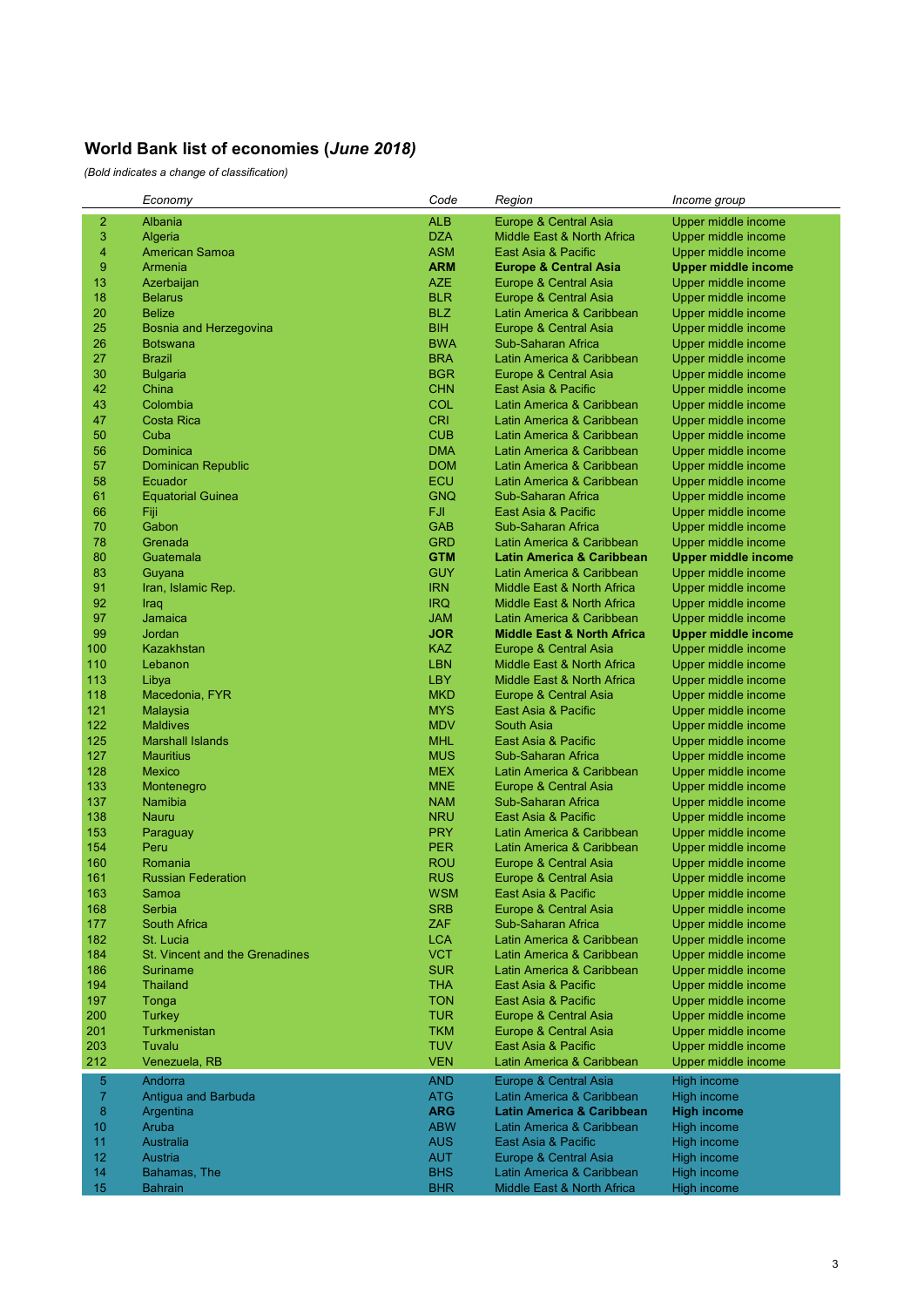| <b>BRB</b><br>17<br><b>Barbados</b><br>Latin America & Caribbean<br>High income<br>19<br><b>BEL</b><br><b>Belgium</b><br>Europe & Central Asia<br>High income<br>22<br><b>BMU</b><br><b>Bermuda</b><br><b>North America</b><br>High income<br>28<br><b>British Virgin Islands</b><br>VGB<br>Latin America & Caribbean<br>High income<br>29<br><b>BRN</b><br><b>Brunei Darussalam</b><br>East Asia & Pacific<br>High income<br>36<br><b>CAN</b><br>Canada<br><b>North America</b><br>High income<br>37<br><b>CYM</b><br><b>Cayman Islands</b><br>Latin America & Caribbean<br>High income<br>40<br><b>Channel Islands</b><br><b>CHI</b><br>Europe & Central Asia<br>High income<br><b>CHL</b><br>41<br>Chile<br>Latin America & Caribbean<br>High income<br>49<br><b>HRV</b><br>Croatia<br><b>Europe &amp; Central Asia</b><br><b>High income</b><br>51<br><b>CUW</b><br>Latin America & Caribbean<br>Curaçao<br>High income<br>52<br><b>CYP</b><br>Cyprus<br>Europe & Central Asia<br><b>High income</b><br>53<br><b>CZE</b><br><b>Czech Republic</b><br>High income<br>Europe & Central Asia<br>54<br><b>DNK</b><br><b>Denmark</b><br>High income<br>Europe & Central Asia<br>63<br>Estonia<br>EST<br>High income<br>Europe & Central Asia<br>65<br><b>FRO</b><br><b>Faroe Islands</b><br>High income<br>Europe & Central Asia<br>67<br><b>FIN</b><br>Finland<br>Europe & Central Asia<br>High income<br>68<br><b>FRA</b><br>High income<br>France<br>Europe & Central Asia<br>69<br><b>PYF</b><br>High income<br><b>French Polynesia</b><br>East Asia & Pacific<br>73<br><b>DEU</b><br>Europe & Central Asia<br>High income<br>Germany<br>75<br><b>GIB</b><br>Gibraltar<br>High income<br>Europe & Central Asia<br>76<br><b>GRC</b><br>High income<br>Greece<br>Europe & Central Asia<br>77<br><b>GRL</b><br>Greenland<br>High income<br>Europe & Central Asia<br>79<br><b>GUM</b><br>East Asia & Pacific<br>High income<br>Guam<br>86<br><b>HKG</b><br>Hong Kong SAR, China<br>East Asia & Pacific<br>High income<br>87<br><b>HUN</b><br>Hungary<br>High income<br>Europe & Central Asia<br>88<br><b>ISL</b><br>Iceland<br>High income<br>Europe & Central Asia<br>93<br><b>IRL</b><br>Ireland<br>Europe & Central Asia<br><b>High income</b><br>94<br><b>IMN</b><br>Isle of Man<br>Europe & Central Asia<br>High income<br>95<br><b>ISR</b><br><b>Israel</b><br>Middle East & North Africa<br>High income<br>96<br>Italy<br><b>ITA</b><br>Europe & Central Asia<br>High income<br>98<br><b>JPN</b><br>Japan<br>East Asia & Pacific<br>High income<br>104<br><b>KOR</b><br>Korea, Rep.<br>East Asia & Pacific<br>High income<br>106<br><b>KWT</b><br>Kuwait<br>Middle East & North Africa<br>High income<br>109<br><b>LVA</b><br>Latvia<br>Europe & Central Asia<br>High income<br>114<br>LIE.<br>Liechtenstein<br>Europe & Central Asia<br>High income<br>115<br>LTU<br>Lithuania<br>High income<br>Europe & Central Asia<br><b>LUX</b><br>116<br>Luxembourg<br>Europe & Central Asia<br>High income<br>117<br><b>MAC</b><br>Macao SAR, China<br>East Asia & Pacific<br>High income<br>124<br><b>MLT</b><br>Malta<br>Middle East & North Africa<br>High income<br>131<br><b>MCO</b><br>Monaco<br>Europe & Central Asia<br>High income<br><b>NLD</b><br>140<br><b>Netherlands</b><br>High income<br>Europe & Central Asia<br><b>NCL</b><br>141<br><b>New Caledonia</b><br>East Asia & Pacific<br>High income<br>142<br><b>NZL</b><br><b>New Zealand</b><br>East Asia & Pacific<br>High income<br><b>MNP</b><br>146<br><b>Northern Mariana Islands</b><br>East Asia & Pacific<br>High income<br>147<br><b>NOR</b><br>Europe & Central Asia<br>High income<br>Norway<br>148<br><b>OMN</b><br><b>High income</b><br>Oman<br>Middle East & North Africa<br><b>PLW</b><br>150<br>Palau<br>East Asia & Pacific<br>High income<br><b>PAN</b><br>151<br>Panama<br><b>Latin America &amp; Caribbean</b><br><b>High income</b><br>156<br><b>POL</b><br>Poland<br>Europe & Central Asia<br>High income<br>157<br><b>PRT</b><br>Europe & Central Asia<br>High income<br>Portugal<br>158<br><b>PRI</b><br><b>Puerto Rico</b><br>Latin America & Caribbean<br>High income<br>159<br>QAT<br>Qatar<br>Middle East & North Africa<br>High income<br>164<br><b>San Marino</b><br><b>SMR</b><br>Europe & Central Asia<br>High income<br>166<br>Saudi Arabia<br>SAU<br>Middle East & North Africa<br>High income<br><b>SYC</b><br>169<br><b>Seychelles</b><br>Sub-Saharan Africa<br>High income<br>171<br><b>SGP</b><br>Singapore<br>East Asia & Pacific<br>High income<br>172<br><b>SXM</b><br>Sint Maarten (Dutch part)<br>Latin America & Caribbean<br>High income<br>173<br><b>SVK</b><br><b>Slovak Republic</b><br>Europe & Central Asia<br>High income<br>174<br><b>SVN</b><br>Slovenia<br>Europe & Central Asia<br>High income<br>179<br><b>ESP</b><br>Europe & Central Asia<br>High income<br>Spain<br>181<br>St. Kitts and Nevis<br><b>KNA</b><br>Latin America & Caribbean<br>High income<br>183<br><b>MAF</b><br>St. Martin (French part)<br>Latin America & Caribbean<br>High income<br><b>SWE</b><br>188<br>High income<br>Sweden<br>Europe & Central Asia | Economy | Code | Region | Income group |
|--------------------------------------------------------------------------------------------------------------------------------------------------------------------------------------------------------------------------------------------------------------------------------------------------------------------------------------------------------------------------------------------------------------------------------------------------------------------------------------------------------------------------------------------------------------------------------------------------------------------------------------------------------------------------------------------------------------------------------------------------------------------------------------------------------------------------------------------------------------------------------------------------------------------------------------------------------------------------------------------------------------------------------------------------------------------------------------------------------------------------------------------------------------------------------------------------------------------------------------------------------------------------------------------------------------------------------------------------------------------------------------------------------------------------------------------------------------------------------------------------------------------------------------------------------------------------------------------------------------------------------------------------------------------------------------------------------------------------------------------------------------------------------------------------------------------------------------------------------------------------------------------------------------------------------------------------------------------------------------------------------------------------------------------------------------------------------------------------------------------------------------------------------------------------------------------------------------------------------------------------------------------------------------------------------------------------------------------------------------------------------------------------------------------------------------------------------------------------------------------------------------------------------------------------------------------------------------------------------------------------------------------------------------------------------------------------------------------------------------------------------------------------------------------------------------------------------------------------------------------------------------------------------------------------------------------------------------------------------------------------------------------------------------------------------------------------------------------------------------------------------------------------------------------------------------------------------------------------------------------------------------------------------------------------------------------------------------------------------------------------------------------------------------------------------------------------------------------------------------------------------------------------------------------------------------------------------------------------------------------------------------------------------------------------------------------------------------------------------------------------------------------------------------------------------------------------------------------------------------------------------------------------------------------------------------------------------------------------------------------------------------------------------------------------------------------------------------------------------------------------------------------------------------------------------------------------------------------------------------------------------------------------------------------------------------------------------------------------------------------------------------------------------------------------------------------------------------------------------------------------------------------------------------------------------------------------------------------------------------------------------------------------------------------------------------------------------------------------------------------------------------------------------------------------------------------------------------------------------------------------------------------------------------------------------------------------------------------------------------------------------------------------------------------------------------------------------------------------------------------------------------------------------|---------|------|--------|--------------|
|                                                                                                                                                                                                                                                                                                                                                                                                                                                                                                                                                                                                                                                                                                                                                                                                                                                                                                                                                                                                                                                                                                                                                                                                                                                                                                                                                                                                                                                                                                                                                                                                                                                                                                                                                                                                                                                                                                                                                                                                                                                                                                                                                                                                                                                                                                                                                                                                                                                                                                                                                                                                                                                                                                                                                                                                                                                                                                                                                                                                                                                                                                                                                                                                                                                                                                                                                                                                                                                                                                                                                                                                                                                                                                                                                                                                                                                                                                                                                                                                                                                                                                                                                                                                                                                                                                                                                                                                                                                                                                                                                                                                                                                                                                                                                                                                                                                                                                                                                                                                                                                                                                                                                        |         |      |        |              |
|                                                                                                                                                                                                                                                                                                                                                                                                                                                                                                                                                                                                                                                                                                                                                                                                                                                                                                                                                                                                                                                                                                                                                                                                                                                                                                                                                                                                                                                                                                                                                                                                                                                                                                                                                                                                                                                                                                                                                                                                                                                                                                                                                                                                                                                                                                                                                                                                                                                                                                                                                                                                                                                                                                                                                                                                                                                                                                                                                                                                                                                                                                                                                                                                                                                                                                                                                                                                                                                                                                                                                                                                                                                                                                                                                                                                                                                                                                                                                                                                                                                                                                                                                                                                                                                                                                                                                                                                                                                                                                                                                                                                                                                                                                                                                                                                                                                                                                                                                                                                                                                                                                                                                        |         |      |        |              |
|                                                                                                                                                                                                                                                                                                                                                                                                                                                                                                                                                                                                                                                                                                                                                                                                                                                                                                                                                                                                                                                                                                                                                                                                                                                                                                                                                                                                                                                                                                                                                                                                                                                                                                                                                                                                                                                                                                                                                                                                                                                                                                                                                                                                                                                                                                                                                                                                                                                                                                                                                                                                                                                                                                                                                                                                                                                                                                                                                                                                                                                                                                                                                                                                                                                                                                                                                                                                                                                                                                                                                                                                                                                                                                                                                                                                                                                                                                                                                                                                                                                                                                                                                                                                                                                                                                                                                                                                                                                                                                                                                                                                                                                                                                                                                                                                                                                                                                                                                                                                                                                                                                                                                        |         |      |        |              |
|                                                                                                                                                                                                                                                                                                                                                                                                                                                                                                                                                                                                                                                                                                                                                                                                                                                                                                                                                                                                                                                                                                                                                                                                                                                                                                                                                                                                                                                                                                                                                                                                                                                                                                                                                                                                                                                                                                                                                                                                                                                                                                                                                                                                                                                                                                                                                                                                                                                                                                                                                                                                                                                                                                                                                                                                                                                                                                                                                                                                                                                                                                                                                                                                                                                                                                                                                                                                                                                                                                                                                                                                                                                                                                                                                                                                                                                                                                                                                                                                                                                                                                                                                                                                                                                                                                                                                                                                                                                                                                                                                                                                                                                                                                                                                                                                                                                                                                                                                                                                                                                                                                                                                        |         |      |        |              |
|                                                                                                                                                                                                                                                                                                                                                                                                                                                                                                                                                                                                                                                                                                                                                                                                                                                                                                                                                                                                                                                                                                                                                                                                                                                                                                                                                                                                                                                                                                                                                                                                                                                                                                                                                                                                                                                                                                                                                                                                                                                                                                                                                                                                                                                                                                                                                                                                                                                                                                                                                                                                                                                                                                                                                                                                                                                                                                                                                                                                                                                                                                                                                                                                                                                                                                                                                                                                                                                                                                                                                                                                                                                                                                                                                                                                                                                                                                                                                                                                                                                                                                                                                                                                                                                                                                                                                                                                                                                                                                                                                                                                                                                                                                                                                                                                                                                                                                                                                                                                                                                                                                                                                        |         |      |        |              |
|                                                                                                                                                                                                                                                                                                                                                                                                                                                                                                                                                                                                                                                                                                                                                                                                                                                                                                                                                                                                                                                                                                                                                                                                                                                                                                                                                                                                                                                                                                                                                                                                                                                                                                                                                                                                                                                                                                                                                                                                                                                                                                                                                                                                                                                                                                                                                                                                                                                                                                                                                                                                                                                                                                                                                                                                                                                                                                                                                                                                                                                                                                                                                                                                                                                                                                                                                                                                                                                                                                                                                                                                                                                                                                                                                                                                                                                                                                                                                                                                                                                                                                                                                                                                                                                                                                                                                                                                                                                                                                                                                                                                                                                                                                                                                                                                                                                                                                                                                                                                                                                                                                                                                        |         |      |        |              |
|                                                                                                                                                                                                                                                                                                                                                                                                                                                                                                                                                                                                                                                                                                                                                                                                                                                                                                                                                                                                                                                                                                                                                                                                                                                                                                                                                                                                                                                                                                                                                                                                                                                                                                                                                                                                                                                                                                                                                                                                                                                                                                                                                                                                                                                                                                                                                                                                                                                                                                                                                                                                                                                                                                                                                                                                                                                                                                                                                                                                                                                                                                                                                                                                                                                                                                                                                                                                                                                                                                                                                                                                                                                                                                                                                                                                                                                                                                                                                                                                                                                                                                                                                                                                                                                                                                                                                                                                                                                                                                                                                                                                                                                                                                                                                                                                                                                                                                                                                                                                                                                                                                                                                        |         |      |        |              |
|                                                                                                                                                                                                                                                                                                                                                                                                                                                                                                                                                                                                                                                                                                                                                                                                                                                                                                                                                                                                                                                                                                                                                                                                                                                                                                                                                                                                                                                                                                                                                                                                                                                                                                                                                                                                                                                                                                                                                                                                                                                                                                                                                                                                                                                                                                                                                                                                                                                                                                                                                                                                                                                                                                                                                                                                                                                                                                                                                                                                                                                                                                                                                                                                                                                                                                                                                                                                                                                                                                                                                                                                                                                                                                                                                                                                                                                                                                                                                                                                                                                                                                                                                                                                                                                                                                                                                                                                                                                                                                                                                                                                                                                                                                                                                                                                                                                                                                                                                                                                                                                                                                                                                        |         |      |        |              |
|                                                                                                                                                                                                                                                                                                                                                                                                                                                                                                                                                                                                                                                                                                                                                                                                                                                                                                                                                                                                                                                                                                                                                                                                                                                                                                                                                                                                                                                                                                                                                                                                                                                                                                                                                                                                                                                                                                                                                                                                                                                                                                                                                                                                                                                                                                                                                                                                                                                                                                                                                                                                                                                                                                                                                                                                                                                                                                                                                                                                                                                                                                                                                                                                                                                                                                                                                                                                                                                                                                                                                                                                                                                                                                                                                                                                                                                                                                                                                                                                                                                                                                                                                                                                                                                                                                                                                                                                                                                                                                                                                                                                                                                                                                                                                                                                                                                                                                                                                                                                                                                                                                                                                        |         |      |        |              |
|                                                                                                                                                                                                                                                                                                                                                                                                                                                                                                                                                                                                                                                                                                                                                                                                                                                                                                                                                                                                                                                                                                                                                                                                                                                                                                                                                                                                                                                                                                                                                                                                                                                                                                                                                                                                                                                                                                                                                                                                                                                                                                                                                                                                                                                                                                                                                                                                                                                                                                                                                                                                                                                                                                                                                                                                                                                                                                                                                                                                                                                                                                                                                                                                                                                                                                                                                                                                                                                                                                                                                                                                                                                                                                                                                                                                                                                                                                                                                                                                                                                                                                                                                                                                                                                                                                                                                                                                                                                                                                                                                                                                                                                                                                                                                                                                                                                                                                                                                                                                                                                                                                                                                        |         |      |        |              |
|                                                                                                                                                                                                                                                                                                                                                                                                                                                                                                                                                                                                                                                                                                                                                                                                                                                                                                                                                                                                                                                                                                                                                                                                                                                                                                                                                                                                                                                                                                                                                                                                                                                                                                                                                                                                                                                                                                                                                                                                                                                                                                                                                                                                                                                                                                                                                                                                                                                                                                                                                                                                                                                                                                                                                                                                                                                                                                                                                                                                                                                                                                                                                                                                                                                                                                                                                                                                                                                                                                                                                                                                                                                                                                                                                                                                                                                                                                                                                                                                                                                                                                                                                                                                                                                                                                                                                                                                                                                                                                                                                                                                                                                                                                                                                                                                                                                                                                                                                                                                                                                                                                                                                        |         |      |        |              |
|                                                                                                                                                                                                                                                                                                                                                                                                                                                                                                                                                                                                                                                                                                                                                                                                                                                                                                                                                                                                                                                                                                                                                                                                                                                                                                                                                                                                                                                                                                                                                                                                                                                                                                                                                                                                                                                                                                                                                                                                                                                                                                                                                                                                                                                                                                                                                                                                                                                                                                                                                                                                                                                                                                                                                                                                                                                                                                                                                                                                                                                                                                                                                                                                                                                                                                                                                                                                                                                                                                                                                                                                                                                                                                                                                                                                                                                                                                                                                                                                                                                                                                                                                                                                                                                                                                                                                                                                                                                                                                                                                                                                                                                                                                                                                                                                                                                                                                                                                                                                                                                                                                                                                        |         |      |        |              |
|                                                                                                                                                                                                                                                                                                                                                                                                                                                                                                                                                                                                                                                                                                                                                                                                                                                                                                                                                                                                                                                                                                                                                                                                                                                                                                                                                                                                                                                                                                                                                                                                                                                                                                                                                                                                                                                                                                                                                                                                                                                                                                                                                                                                                                                                                                                                                                                                                                                                                                                                                                                                                                                                                                                                                                                                                                                                                                                                                                                                                                                                                                                                                                                                                                                                                                                                                                                                                                                                                                                                                                                                                                                                                                                                                                                                                                                                                                                                                                                                                                                                                                                                                                                                                                                                                                                                                                                                                                                                                                                                                                                                                                                                                                                                                                                                                                                                                                                                                                                                                                                                                                                                                        |         |      |        |              |
|                                                                                                                                                                                                                                                                                                                                                                                                                                                                                                                                                                                                                                                                                                                                                                                                                                                                                                                                                                                                                                                                                                                                                                                                                                                                                                                                                                                                                                                                                                                                                                                                                                                                                                                                                                                                                                                                                                                                                                                                                                                                                                                                                                                                                                                                                                                                                                                                                                                                                                                                                                                                                                                                                                                                                                                                                                                                                                                                                                                                                                                                                                                                                                                                                                                                                                                                                                                                                                                                                                                                                                                                                                                                                                                                                                                                                                                                                                                                                                                                                                                                                                                                                                                                                                                                                                                                                                                                                                                                                                                                                                                                                                                                                                                                                                                                                                                                                                                                                                                                                                                                                                                                                        |         |      |        |              |
|                                                                                                                                                                                                                                                                                                                                                                                                                                                                                                                                                                                                                                                                                                                                                                                                                                                                                                                                                                                                                                                                                                                                                                                                                                                                                                                                                                                                                                                                                                                                                                                                                                                                                                                                                                                                                                                                                                                                                                                                                                                                                                                                                                                                                                                                                                                                                                                                                                                                                                                                                                                                                                                                                                                                                                                                                                                                                                                                                                                                                                                                                                                                                                                                                                                                                                                                                                                                                                                                                                                                                                                                                                                                                                                                                                                                                                                                                                                                                                                                                                                                                                                                                                                                                                                                                                                                                                                                                                                                                                                                                                                                                                                                                                                                                                                                                                                                                                                                                                                                                                                                                                                                                        |         |      |        |              |
|                                                                                                                                                                                                                                                                                                                                                                                                                                                                                                                                                                                                                                                                                                                                                                                                                                                                                                                                                                                                                                                                                                                                                                                                                                                                                                                                                                                                                                                                                                                                                                                                                                                                                                                                                                                                                                                                                                                                                                                                                                                                                                                                                                                                                                                                                                                                                                                                                                                                                                                                                                                                                                                                                                                                                                                                                                                                                                                                                                                                                                                                                                                                                                                                                                                                                                                                                                                                                                                                                                                                                                                                                                                                                                                                                                                                                                                                                                                                                                                                                                                                                                                                                                                                                                                                                                                                                                                                                                                                                                                                                                                                                                                                                                                                                                                                                                                                                                                                                                                                                                                                                                                                                        |         |      |        |              |
|                                                                                                                                                                                                                                                                                                                                                                                                                                                                                                                                                                                                                                                                                                                                                                                                                                                                                                                                                                                                                                                                                                                                                                                                                                                                                                                                                                                                                                                                                                                                                                                                                                                                                                                                                                                                                                                                                                                                                                                                                                                                                                                                                                                                                                                                                                                                                                                                                                                                                                                                                                                                                                                                                                                                                                                                                                                                                                                                                                                                                                                                                                                                                                                                                                                                                                                                                                                                                                                                                                                                                                                                                                                                                                                                                                                                                                                                                                                                                                                                                                                                                                                                                                                                                                                                                                                                                                                                                                                                                                                                                                                                                                                                                                                                                                                                                                                                                                                                                                                                                                                                                                                                                        |         |      |        |              |
|                                                                                                                                                                                                                                                                                                                                                                                                                                                                                                                                                                                                                                                                                                                                                                                                                                                                                                                                                                                                                                                                                                                                                                                                                                                                                                                                                                                                                                                                                                                                                                                                                                                                                                                                                                                                                                                                                                                                                                                                                                                                                                                                                                                                                                                                                                                                                                                                                                                                                                                                                                                                                                                                                                                                                                                                                                                                                                                                                                                                                                                                                                                                                                                                                                                                                                                                                                                                                                                                                                                                                                                                                                                                                                                                                                                                                                                                                                                                                                                                                                                                                                                                                                                                                                                                                                                                                                                                                                                                                                                                                                                                                                                                                                                                                                                                                                                                                                                                                                                                                                                                                                                                                        |         |      |        |              |
|                                                                                                                                                                                                                                                                                                                                                                                                                                                                                                                                                                                                                                                                                                                                                                                                                                                                                                                                                                                                                                                                                                                                                                                                                                                                                                                                                                                                                                                                                                                                                                                                                                                                                                                                                                                                                                                                                                                                                                                                                                                                                                                                                                                                                                                                                                                                                                                                                                                                                                                                                                                                                                                                                                                                                                                                                                                                                                                                                                                                                                                                                                                                                                                                                                                                                                                                                                                                                                                                                                                                                                                                                                                                                                                                                                                                                                                                                                                                                                                                                                                                                                                                                                                                                                                                                                                                                                                                                                                                                                                                                                                                                                                                                                                                                                                                                                                                                                                                                                                                                                                                                                                                                        |         |      |        |              |
|                                                                                                                                                                                                                                                                                                                                                                                                                                                                                                                                                                                                                                                                                                                                                                                                                                                                                                                                                                                                                                                                                                                                                                                                                                                                                                                                                                                                                                                                                                                                                                                                                                                                                                                                                                                                                                                                                                                                                                                                                                                                                                                                                                                                                                                                                                                                                                                                                                                                                                                                                                                                                                                                                                                                                                                                                                                                                                                                                                                                                                                                                                                                                                                                                                                                                                                                                                                                                                                                                                                                                                                                                                                                                                                                                                                                                                                                                                                                                                                                                                                                                                                                                                                                                                                                                                                                                                                                                                                                                                                                                                                                                                                                                                                                                                                                                                                                                                                                                                                                                                                                                                                                                        |         |      |        |              |
|                                                                                                                                                                                                                                                                                                                                                                                                                                                                                                                                                                                                                                                                                                                                                                                                                                                                                                                                                                                                                                                                                                                                                                                                                                                                                                                                                                                                                                                                                                                                                                                                                                                                                                                                                                                                                                                                                                                                                                                                                                                                                                                                                                                                                                                                                                                                                                                                                                                                                                                                                                                                                                                                                                                                                                                                                                                                                                                                                                                                                                                                                                                                                                                                                                                                                                                                                                                                                                                                                                                                                                                                                                                                                                                                                                                                                                                                                                                                                                                                                                                                                                                                                                                                                                                                                                                                                                                                                                                                                                                                                                                                                                                                                                                                                                                                                                                                                                                                                                                                                                                                                                                                                        |         |      |        |              |
|                                                                                                                                                                                                                                                                                                                                                                                                                                                                                                                                                                                                                                                                                                                                                                                                                                                                                                                                                                                                                                                                                                                                                                                                                                                                                                                                                                                                                                                                                                                                                                                                                                                                                                                                                                                                                                                                                                                                                                                                                                                                                                                                                                                                                                                                                                                                                                                                                                                                                                                                                                                                                                                                                                                                                                                                                                                                                                                                                                                                                                                                                                                                                                                                                                                                                                                                                                                                                                                                                                                                                                                                                                                                                                                                                                                                                                                                                                                                                                                                                                                                                                                                                                                                                                                                                                                                                                                                                                                                                                                                                                                                                                                                                                                                                                                                                                                                                                                                                                                                                                                                                                                                                        |         |      |        |              |
|                                                                                                                                                                                                                                                                                                                                                                                                                                                                                                                                                                                                                                                                                                                                                                                                                                                                                                                                                                                                                                                                                                                                                                                                                                                                                                                                                                                                                                                                                                                                                                                                                                                                                                                                                                                                                                                                                                                                                                                                                                                                                                                                                                                                                                                                                                                                                                                                                                                                                                                                                                                                                                                                                                                                                                                                                                                                                                                                                                                                                                                                                                                                                                                                                                                                                                                                                                                                                                                                                                                                                                                                                                                                                                                                                                                                                                                                                                                                                                                                                                                                                                                                                                                                                                                                                                                                                                                                                                                                                                                                                                                                                                                                                                                                                                                                                                                                                                                                                                                                                                                                                                                                                        |         |      |        |              |
|                                                                                                                                                                                                                                                                                                                                                                                                                                                                                                                                                                                                                                                                                                                                                                                                                                                                                                                                                                                                                                                                                                                                                                                                                                                                                                                                                                                                                                                                                                                                                                                                                                                                                                                                                                                                                                                                                                                                                                                                                                                                                                                                                                                                                                                                                                                                                                                                                                                                                                                                                                                                                                                                                                                                                                                                                                                                                                                                                                                                                                                                                                                                                                                                                                                                                                                                                                                                                                                                                                                                                                                                                                                                                                                                                                                                                                                                                                                                                                                                                                                                                                                                                                                                                                                                                                                                                                                                                                                                                                                                                                                                                                                                                                                                                                                                                                                                                                                                                                                                                                                                                                                                                        |         |      |        |              |
|                                                                                                                                                                                                                                                                                                                                                                                                                                                                                                                                                                                                                                                                                                                                                                                                                                                                                                                                                                                                                                                                                                                                                                                                                                                                                                                                                                                                                                                                                                                                                                                                                                                                                                                                                                                                                                                                                                                                                                                                                                                                                                                                                                                                                                                                                                                                                                                                                                                                                                                                                                                                                                                                                                                                                                                                                                                                                                                                                                                                                                                                                                                                                                                                                                                                                                                                                                                                                                                                                                                                                                                                                                                                                                                                                                                                                                                                                                                                                                                                                                                                                                                                                                                                                                                                                                                                                                                                                                                                                                                                                                                                                                                                                                                                                                                                                                                                                                                                                                                                                                                                                                                                                        |         |      |        |              |
|                                                                                                                                                                                                                                                                                                                                                                                                                                                                                                                                                                                                                                                                                                                                                                                                                                                                                                                                                                                                                                                                                                                                                                                                                                                                                                                                                                                                                                                                                                                                                                                                                                                                                                                                                                                                                                                                                                                                                                                                                                                                                                                                                                                                                                                                                                                                                                                                                                                                                                                                                                                                                                                                                                                                                                                                                                                                                                                                                                                                                                                                                                                                                                                                                                                                                                                                                                                                                                                                                                                                                                                                                                                                                                                                                                                                                                                                                                                                                                                                                                                                                                                                                                                                                                                                                                                                                                                                                                                                                                                                                                                                                                                                                                                                                                                                                                                                                                                                                                                                                                                                                                                                                        |         |      |        |              |
|                                                                                                                                                                                                                                                                                                                                                                                                                                                                                                                                                                                                                                                                                                                                                                                                                                                                                                                                                                                                                                                                                                                                                                                                                                                                                                                                                                                                                                                                                                                                                                                                                                                                                                                                                                                                                                                                                                                                                                                                                                                                                                                                                                                                                                                                                                                                                                                                                                                                                                                                                                                                                                                                                                                                                                                                                                                                                                                                                                                                                                                                                                                                                                                                                                                                                                                                                                                                                                                                                                                                                                                                                                                                                                                                                                                                                                                                                                                                                                                                                                                                                                                                                                                                                                                                                                                                                                                                                                                                                                                                                                                                                                                                                                                                                                                                                                                                                                                                                                                                                                                                                                                                                        |         |      |        |              |
|                                                                                                                                                                                                                                                                                                                                                                                                                                                                                                                                                                                                                                                                                                                                                                                                                                                                                                                                                                                                                                                                                                                                                                                                                                                                                                                                                                                                                                                                                                                                                                                                                                                                                                                                                                                                                                                                                                                                                                                                                                                                                                                                                                                                                                                                                                                                                                                                                                                                                                                                                                                                                                                                                                                                                                                                                                                                                                                                                                                                                                                                                                                                                                                                                                                                                                                                                                                                                                                                                                                                                                                                                                                                                                                                                                                                                                                                                                                                                                                                                                                                                                                                                                                                                                                                                                                                                                                                                                                                                                                                                                                                                                                                                                                                                                                                                                                                                                                                                                                                                                                                                                                                                        |         |      |        |              |
|                                                                                                                                                                                                                                                                                                                                                                                                                                                                                                                                                                                                                                                                                                                                                                                                                                                                                                                                                                                                                                                                                                                                                                                                                                                                                                                                                                                                                                                                                                                                                                                                                                                                                                                                                                                                                                                                                                                                                                                                                                                                                                                                                                                                                                                                                                                                                                                                                                                                                                                                                                                                                                                                                                                                                                                                                                                                                                                                                                                                                                                                                                                                                                                                                                                                                                                                                                                                                                                                                                                                                                                                                                                                                                                                                                                                                                                                                                                                                                                                                                                                                                                                                                                                                                                                                                                                                                                                                                                                                                                                                                                                                                                                                                                                                                                                                                                                                                                                                                                                                                                                                                                                                        |         |      |        |              |
|                                                                                                                                                                                                                                                                                                                                                                                                                                                                                                                                                                                                                                                                                                                                                                                                                                                                                                                                                                                                                                                                                                                                                                                                                                                                                                                                                                                                                                                                                                                                                                                                                                                                                                                                                                                                                                                                                                                                                                                                                                                                                                                                                                                                                                                                                                                                                                                                                                                                                                                                                                                                                                                                                                                                                                                                                                                                                                                                                                                                                                                                                                                                                                                                                                                                                                                                                                                                                                                                                                                                                                                                                                                                                                                                                                                                                                                                                                                                                                                                                                                                                                                                                                                                                                                                                                                                                                                                                                                                                                                                                                                                                                                                                                                                                                                                                                                                                                                                                                                                                                                                                                                                                        |         |      |        |              |
|                                                                                                                                                                                                                                                                                                                                                                                                                                                                                                                                                                                                                                                                                                                                                                                                                                                                                                                                                                                                                                                                                                                                                                                                                                                                                                                                                                                                                                                                                                                                                                                                                                                                                                                                                                                                                                                                                                                                                                                                                                                                                                                                                                                                                                                                                                                                                                                                                                                                                                                                                                                                                                                                                                                                                                                                                                                                                                                                                                                                                                                                                                                                                                                                                                                                                                                                                                                                                                                                                                                                                                                                                                                                                                                                                                                                                                                                                                                                                                                                                                                                                                                                                                                                                                                                                                                                                                                                                                                                                                                                                                                                                                                                                                                                                                                                                                                                                                                                                                                                                                                                                                                                                        |         |      |        |              |
|                                                                                                                                                                                                                                                                                                                                                                                                                                                                                                                                                                                                                                                                                                                                                                                                                                                                                                                                                                                                                                                                                                                                                                                                                                                                                                                                                                                                                                                                                                                                                                                                                                                                                                                                                                                                                                                                                                                                                                                                                                                                                                                                                                                                                                                                                                                                                                                                                                                                                                                                                                                                                                                                                                                                                                                                                                                                                                                                                                                                                                                                                                                                                                                                                                                                                                                                                                                                                                                                                                                                                                                                                                                                                                                                                                                                                                                                                                                                                                                                                                                                                                                                                                                                                                                                                                                                                                                                                                                                                                                                                                                                                                                                                                                                                                                                                                                                                                                                                                                                                                                                                                                                                        |         |      |        |              |
|                                                                                                                                                                                                                                                                                                                                                                                                                                                                                                                                                                                                                                                                                                                                                                                                                                                                                                                                                                                                                                                                                                                                                                                                                                                                                                                                                                                                                                                                                                                                                                                                                                                                                                                                                                                                                                                                                                                                                                                                                                                                                                                                                                                                                                                                                                                                                                                                                                                                                                                                                                                                                                                                                                                                                                                                                                                                                                                                                                                                                                                                                                                                                                                                                                                                                                                                                                                                                                                                                                                                                                                                                                                                                                                                                                                                                                                                                                                                                                                                                                                                                                                                                                                                                                                                                                                                                                                                                                                                                                                                                                                                                                                                                                                                                                                                                                                                                                                                                                                                                                                                                                                                                        |         |      |        |              |
|                                                                                                                                                                                                                                                                                                                                                                                                                                                                                                                                                                                                                                                                                                                                                                                                                                                                                                                                                                                                                                                                                                                                                                                                                                                                                                                                                                                                                                                                                                                                                                                                                                                                                                                                                                                                                                                                                                                                                                                                                                                                                                                                                                                                                                                                                                                                                                                                                                                                                                                                                                                                                                                                                                                                                                                                                                                                                                                                                                                                                                                                                                                                                                                                                                                                                                                                                                                                                                                                                                                                                                                                                                                                                                                                                                                                                                                                                                                                                                                                                                                                                                                                                                                                                                                                                                                                                                                                                                                                                                                                                                                                                                                                                                                                                                                                                                                                                                                                                                                                                                                                                                                                                        |         |      |        |              |
|                                                                                                                                                                                                                                                                                                                                                                                                                                                                                                                                                                                                                                                                                                                                                                                                                                                                                                                                                                                                                                                                                                                                                                                                                                                                                                                                                                                                                                                                                                                                                                                                                                                                                                                                                                                                                                                                                                                                                                                                                                                                                                                                                                                                                                                                                                                                                                                                                                                                                                                                                                                                                                                                                                                                                                                                                                                                                                                                                                                                                                                                                                                                                                                                                                                                                                                                                                                                                                                                                                                                                                                                                                                                                                                                                                                                                                                                                                                                                                                                                                                                                                                                                                                                                                                                                                                                                                                                                                                                                                                                                                                                                                                                                                                                                                                                                                                                                                                                                                                                                                                                                                                                                        |         |      |        |              |
|                                                                                                                                                                                                                                                                                                                                                                                                                                                                                                                                                                                                                                                                                                                                                                                                                                                                                                                                                                                                                                                                                                                                                                                                                                                                                                                                                                                                                                                                                                                                                                                                                                                                                                                                                                                                                                                                                                                                                                                                                                                                                                                                                                                                                                                                                                                                                                                                                                                                                                                                                                                                                                                                                                                                                                                                                                                                                                                                                                                                                                                                                                                                                                                                                                                                                                                                                                                                                                                                                                                                                                                                                                                                                                                                                                                                                                                                                                                                                                                                                                                                                                                                                                                                                                                                                                                                                                                                                                                                                                                                                                                                                                                                                                                                                                                                                                                                                                                                                                                                                                                                                                                                                        |         |      |        |              |
|                                                                                                                                                                                                                                                                                                                                                                                                                                                                                                                                                                                                                                                                                                                                                                                                                                                                                                                                                                                                                                                                                                                                                                                                                                                                                                                                                                                                                                                                                                                                                                                                                                                                                                                                                                                                                                                                                                                                                                                                                                                                                                                                                                                                                                                                                                                                                                                                                                                                                                                                                                                                                                                                                                                                                                                                                                                                                                                                                                                                                                                                                                                                                                                                                                                                                                                                                                                                                                                                                                                                                                                                                                                                                                                                                                                                                                                                                                                                                                                                                                                                                                                                                                                                                                                                                                                                                                                                                                                                                                                                                                                                                                                                                                                                                                                                                                                                                                                                                                                                                                                                                                                                                        |         |      |        |              |
|                                                                                                                                                                                                                                                                                                                                                                                                                                                                                                                                                                                                                                                                                                                                                                                                                                                                                                                                                                                                                                                                                                                                                                                                                                                                                                                                                                                                                                                                                                                                                                                                                                                                                                                                                                                                                                                                                                                                                                                                                                                                                                                                                                                                                                                                                                                                                                                                                                                                                                                                                                                                                                                                                                                                                                                                                                                                                                                                                                                                                                                                                                                                                                                                                                                                                                                                                                                                                                                                                                                                                                                                                                                                                                                                                                                                                                                                                                                                                                                                                                                                                                                                                                                                                                                                                                                                                                                                                                                                                                                                                                                                                                                                                                                                                                                                                                                                                                                                                                                                                                                                                                                                                        |         |      |        |              |
|                                                                                                                                                                                                                                                                                                                                                                                                                                                                                                                                                                                                                                                                                                                                                                                                                                                                                                                                                                                                                                                                                                                                                                                                                                                                                                                                                                                                                                                                                                                                                                                                                                                                                                                                                                                                                                                                                                                                                                                                                                                                                                                                                                                                                                                                                                                                                                                                                                                                                                                                                                                                                                                                                                                                                                                                                                                                                                                                                                                                                                                                                                                                                                                                                                                                                                                                                                                                                                                                                                                                                                                                                                                                                                                                                                                                                                                                                                                                                                                                                                                                                                                                                                                                                                                                                                                                                                                                                                                                                                                                                                                                                                                                                                                                                                                                                                                                                                                                                                                                                                                                                                                                                        |         |      |        |              |
|                                                                                                                                                                                                                                                                                                                                                                                                                                                                                                                                                                                                                                                                                                                                                                                                                                                                                                                                                                                                                                                                                                                                                                                                                                                                                                                                                                                                                                                                                                                                                                                                                                                                                                                                                                                                                                                                                                                                                                                                                                                                                                                                                                                                                                                                                                                                                                                                                                                                                                                                                                                                                                                                                                                                                                                                                                                                                                                                                                                                                                                                                                                                                                                                                                                                                                                                                                                                                                                                                                                                                                                                                                                                                                                                                                                                                                                                                                                                                                                                                                                                                                                                                                                                                                                                                                                                                                                                                                                                                                                                                                                                                                                                                                                                                                                                                                                                                                                                                                                                                                                                                                                                                        |         |      |        |              |
|                                                                                                                                                                                                                                                                                                                                                                                                                                                                                                                                                                                                                                                                                                                                                                                                                                                                                                                                                                                                                                                                                                                                                                                                                                                                                                                                                                                                                                                                                                                                                                                                                                                                                                                                                                                                                                                                                                                                                                                                                                                                                                                                                                                                                                                                                                                                                                                                                                                                                                                                                                                                                                                                                                                                                                                                                                                                                                                                                                                                                                                                                                                                                                                                                                                                                                                                                                                                                                                                                                                                                                                                                                                                                                                                                                                                                                                                                                                                                                                                                                                                                                                                                                                                                                                                                                                                                                                                                                                                                                                                                                                                                                                                                                                                                                                                                                                                                                                                                                                                                                                                                                                                                        |         |      |        |              |
|                                                                                                                                                                                                                                                                                                                                                                                                                                                                                                                                                                                                                                                                                                                                                                                                                                                                                                                                                                                                                                                                                                                                                                                                                                                                                                                                                                                                                                                                                                                                                                                                                                                                                                                                                                                                                                                                                                                                                                                                                                                                                                                                                                                                                                                                                                                                                                                                                                                                                                                                                                                                                                                                                                                                                                                                                                                                                                                                                                                                                                                                                                                                                                                                                                                                                                                                                                                                                                                                                                                                                                                                                                                                                                                                                                                                                                                                                                                                                                                                                                                                                                                                                                                                                                                                                                                                                                                                                                                                                                                                                                                                                                                                                                                                                                                                                                                                                                                                                                                                                                                                                                                                                        |         |      |        |              |
|                                                                                                                                                                                                                                                                                                                                                                                                                                                                                                                                                                                                                                                                                                                                                                                                                                                                                                                                                                                                                                                                                                                                                                                                                                                                                                                                                                                                                                                                                                                                                                                                                                                                                                                                                                                                                                                                                                                                                                                                                                                                                                                                                                                                                                                                                                                                                                                                                                                                                                                                                                                                                                                                                                                                                                                                                                                                                                                                                                                                                                                                                                                                                                                                                                                                                                                                                                                                                                                                                                                                                                                                                                                                                                                                                                                                                                                                                                                                                                                                                                                                                                                                                                                                                                                                                                                                                                                                                                                                                                                                                                                                                                                                                                                                                                                                                                                                                                                                                                                                                                                                                                                                                        |         |      |        |              |
|                                                                                                                                                                                                                                                                                                                                                                                                                                                                                                                                                                                                                                                                                                                                                                                                                                                                                                                                                                                                                                                                                                                                                                                                                                                                                                                                                                                                                                                                                                                                                                                                                                                                                                                                                                                                                                                                                                                                                                                                                                                                                                                                                                                                                                                                                                                                                                                                                                                                                                                                                                                                                                                                                                                                                                                                                                                                                                                                                                                                                                                                                                                                                                                                                                                                                                                                                                                                                                                                                                                                                                                                                                                                                                                                                                                                                                                                                                                                                                                                                                                                                                                                                                                                                                                                                                                                                                                                                                                                                                                                                                                                                                                                                                                                                                                                                                                                                                                                                                                                                                                                                                                                                        |         |      |        |              |
|                                                                                                                                                                                                                                                                                                                                                                                                                                                                                                                                                                                                                                                                                                                                                                                                                                                                                                                                                                                                                                                                                                                                                                                                                                                                                                                                                                                                                                                                                                                                                                                                                                                                                                                                                                                                                                                                                                                                                                                                                                                                                                                                                                                                                                                                                                                                                                                                                                                                                                                                                                                                                                                                                                                                                                                                                                                                                                                                                                                                                                                                                                                                                                                                                                                                                                                                                                                                                                                                                                                                                                                                                                                                                                                                                                                                                                                                                                                                                                                                                                                                                                                                                                                                                                                                                                                                                                                                                                                                                                                                                                                                                                                                                                                                                                                                                                                                                                                                                                                                                                                                                                                                                        |         |      |        |              |
|                                                                                                                                                                                                                                                                                                                                                                                                                                                                                                                                                                                                                                                                                                                                                                                                                                                                                                                                                                                                                                                                                                                                                                                                                                                                                                                                                                                                                                                                                                                                                                                                                                                                                                                                                                                                                                                                                                                                                                                                                                                                                                                                                                                                                                                                                                                                                                                                                                                                                                                                                                                                                                                                                                                                                                                                                                                                                                                                                                                                                                                                                                                                                                                                                                                                                                                                                                                                                                                                                                                                                                                                                                                                                                                                                                                                                                                                                                                                                                                                                                                                                                                                                                                                                                                                                                                                                                                                                                                                                                                                                                                                                                                                                                                                                                                                                                                                                                                                                                                                                                                                                                                                                        |         |      |        |              |
|                                                                                                                                                                                                                                                                                                                                                                                                                                                                                                                                                                                                                                                                                                                                                                                                                                                                                                                                                                                                                                                                                                                                                                                                                                                                                                                                                                                                                                                                                                                                                                                                                                                                                                                                                                                                                                                                                                                                                                                                                                                                                                                                                                                                                                                                                                                                                                                                                                                                                                                                                                                                                                                                                                                                                                                                                                                                                                                                                                                                                                                                                                                                                                                                                                                                                                                                                                                                                                                                                                                                                                                                                                                                                                                                                                                                                                                                                                                                                                                                                                                                                                                                                                                                                                                                                                                                                                                                                                                                                                                                                                                                                                                                                                                                                                                                                                                                                                                                                                                                                                                                                                                                                        |         |      |        |              |
|                                                                                                                                                                                                                                                                                                                                                                                                                                                                                                                                                                                                                                                                                                                                                                                                                                                                                                                                                                                                                                                                                                                                                                                                                                                                                                                                                                                                                                                                                                                                                                                                                                                                                                                                                                                                                                                                                                                                                                                                                                                                                                                                                                                                                                                                                                                                                                                                                                                                                                                                                                                                                                                                                                                                                                                                                                                                                                                                                                                                                                                                                                                                                                                                                                                                                                                                                                                                                                                                                                                                                                                                                                                                                                                                                                                                                                                                                                                                                                                                                                                                                                                                                                                                                                                                                                                                                                                                                                                                                                                                                                                                                                                                                                                                                                                                                                                                                                                                                                                                                                                                                                                                                        |         |      |        |              |
|                                                                                                                                                                                                                                                                                                                                                                                                                                                                                                                                                                                                                                                                                                                                                                                                                                                                                                                                                                                                                                                                                                                                                                                                                                                                                                                                                                                                                                                                                                                                                                                                                                                                                                                                                                                                                                                                                                                                                                                                                                                                                                                                                                                                                                                                                                                                                                                                                                                                                                                                                                                                                                                                                                                                                                                                                                                                                                                                                                                                                                                                                                                                                                                                                                                                                                                                                                                                                                                                                                                                                                                                                                                                                                                                                                                                                                                                                                                                                                                                                                                                                                                                                                                                                                                                                                                                                                                                                                                                                                                                                                                                                                                                                                                                                                                                                                                                                                                                                                                                                                                                                                                                                        |         |      |        |              |
|                                                                                                                                                                                                                                                                                                                                                                                                                                                                                                                                                                                                                                                                                                                                                                                                                                                                                                                                                                                                                                                                                                                                                                                                                                                                                                                                                                                                                                                                                                                                                                                                                                                                                                                                                                                                                                                                                                                                                                                                                                                                                                                                                                                                                                                                                                                                                                                                                                                                                                                                                                                                                                                                                                                                                                                                                                                                                                                                                                                                                                                                                                                                                                                                                                                                                                                                                                                                                                                                                                                                                                                                                                                                                                                                                                                                                                                                                                                                                                                                                                                                                                                                                                                                                                                                                                                                                                                                                                                                                                                                                                                                                                                                                                                                                                                                                                                                                                                                                                                                                                                                                                                                                        |         |      |        |              |
|                                                                                                                                                                                                                                                                                                                                                                                                                                                                                                                                                                                                                                                                                                                                                                                                                                                                                                                                                                                                                                                                                                                                                                                                                                                                                                                                                                                                                                                                                                                                                                                                                                                                                                                                                                                                                                                                                                                                                                                                                                                                                                                                                                                                                                                                                                                                                                                                                                                                                                                                                                                                                                                                                                                                                                                                                                                                                                                                                                                                                                                                                                                                                                                                                                                                                                                                                                                                                                                                                                                                                                                                                                                                                                                                                                                                                                                                                                                                                                                                                                                                                                                                                                                                                                                                                                                                                                                                                                                                                                                                                                                                                                                                                                                                                                                                                                                                                                                                                                                                                                                                                                                                                        |         |      |        |              |
|                                                                                                                                                                                                                                                                                                                                                                                                                                                                                                                                                                                                                                                                                                                                                                                                                                                                                                                                                                                                                                                                                                                                                                                                                                                                                                                                                                                                                                                                                                                                                                                                                                                                                                                                                                                                                                                                                                                                                                                                                                                                                                                                                                                                                                                                                                                                                                                                                                                                                                                                                                                                                                                                                                                                                                                                                                                                                                                                                                                                                                                                                                                                                                                                                                                                                                                                                                                                                                                                                                                                                                                                                                                                                                                                                                                                                                                                                                                                                                                                                                                                                                                                                                                                                                                                                                                                                                                                                                                                                                                                                                                                                                                                                                                                                                                                                                                                                                                                                                                                                                                                                                                                                        |         |      |        |              |
|                                                                                                                                                                                                                                                                                                                                                                                                                                                                                                                                                                                                                                                                                                                                                                                                                                                                                                                                                                                                                                                                                                                                                                                                                                                                                                                                                                                                                                                                                                                                                                                                                                                                                                                                                                                                                                                                                                                                                                                                                                                                                                                                                                                                                                                                                                                                                                                                                                                                                                                                                                                                                                                                                                                                                                                                                                                                                                                                                                                                                                                                                                                                                                                                                                                                                                                                                                                                                                                                                                                                                                                                                                                                                                                                                                                                                                                                                                                                                                                                                                                                                                                                                                                                                                                                                                                                                                                                                                                                                                                                                                                                                                                                                                                                                                                                                                                                                                                                                                                                                                                                                                                                                        |         |      |        |              |
|                                                                                                                                                                                                                                                                                                                                                                                                                                                                                                                                                                                                                                                                                                                                                                                                                                                                                                                                                                                                                                                                                                                                                                                                                                                                                                                                                                                                                                                                                                                                                                                                                                                                                                                                                                                                                                                                                                                                                                                                                                                                                                                                                                                                                                                                                                                                                                                                                                                                                                                                                                                                                                                                                                                                                                                                                                                                                                                                                                                                                                                                                                                                                                                                                                                                                                                                                                                                                                                                                                                                                                                                                                                                                                                                                                                                                                                                                                                                                                                                                                                                                                                                                                                                                                                                                                                                                                                                                                                                                                                                                                                                                                                                                                                                                                                                                                                                                                                                                                                                                                                                                                                                                        |         |      |        |              |
|                                                                                                                                                                                                                                                                                                                                                                                                                                                                                                                                                                                                                                                                                                                                                                                                                                                                                                                                                                                                                                                                                                                                                                                                                                                                                                                                                                                                                                                                                                                                                                                                                                                                                                                                                                                                                                                                                                                                                                                                                                                                                                                                                                                                                                                                                                                                                                                                                                                                                                                                                                                                                                                                                                                                                                                                                                                                                                                                                                                                                                                                                                                                                                                                                                                                                                                                                                                                                                                                                                                                                                                                                                                                                                                                                                                                                                                                                                                                                                                                                                                                                                                                                                                                                                                                                                                                                                                                                                                                                                                                                                                                                                                                                                                                                                                                                                                                                                                                                                                                                                                                                                                                                        |         |      |        |              |
|                                                                                                                                                                                                                                                                                                                                                                                                                                                                                                                                                                                                                                                                                                                                                                                                                                                                                                                                                                                                                                                                                                                                                                                                                                                                                                                                                                                                                                                                                                                                                                                                                                                                                                                                                                                                                                                                                                                                                                                                                                                                                                                                                                                                                                                                                                                                                                                                                                                                                                                                                                                                                                                                                                                                                                                                                                                                                                                                                                                                                                                                                                                                                                                                                                                                                                                                                                                                                                                                                                                                                                                                                                                                                                                                                                                                                                                                                                                                                                                                                                                                                                                                                                                                                                                                                                                                                                                                                                                                                                                                                                                                                                                                                                                                                                                                                                                                                                                                                                                                                                                                                                                                                        |         |      |        |              |
|                                                                                                                                                                                                                                                                                                                                                                                                                                                                                                                                                                                                                                                                                                                                                                                                                                                                                                                                                                                                                                                                                                                                                                                                                                                                                                                                                                                                                                                                                                                                                                                                                                                                                                                                                                                                                                                                                                                                                                                                                                                                                                                                                                                                                                                                                                                                                                                                                                                                                                                                                                                                                                                                                                                                                                                                                                                                                                                                                                                                                                                                                                                                                                                                                                                                                                                                                                                                                                                                                                                                                                                                                                                                                                                                                                                                                                                                                                                                                                                                                                                                                                                                                                                                                                                                                                                                                                                                                                                                                                                                                                                                                                                                                                                                                                                                                                                                                                                                                                                                                                                                                                                                                        |         |      |        |              |
|                                                                                                                                                                                                                                                                                                                                                                                                                                                                                                                                                                                                                                                                                                                                                                                                                                                                                                                                                                                                                                                                                                                                                                                                                                                                                                                                                                                                                                                                                                                                                                                                                                                                                                                                                                                                                                                                                                                                                                                                                                                                                                                                                                                                                                                                                                                                                                                                                                                                                                                                                                                                                                                                                                                                                                                                                                                                                                                                                                                                                                                                                                                                                                                                                                                                                                                                                                                                                                                                                                                                                                                                                                                                                                                                                                                                                                                                                                                                                                                                                                                                                                                                                                                                                                                                                                                                                                                                                                                                                                                                                                                                                                                                                                                                                                                                                                                                                                                                                                                                                                                                                                                                                        |         |      |        |              |
|                                                                                                                                                                                                                                                                                                                                                                                                                                                                                                                                                                                                                                                                                                                                                                                                                                                                                                                                                                                                                                                                                                                                                                                                                                                                                                                                                                                                                                                                                                                                                                                                                                                                                                                                                                                                                                                                                                                                                                                                                                                                                                                                                                                                                                                                                                                                                                                                                                                                                                                                                                                                                                                                                                                                                                                                                                                                                                                                                                                                                                                                                                                                                                                                                                                                                                                                                                                                                                                                                                                                                                                                                                                                                                                                                                                                                                                                                                                                                                                                                                                                                                                                                                                                                                                                                                                                                                                                                                                                                                                                                                                                                                                                                                                                                                                                                                                                                                                                                                                                                                                                                                                                                        |         |      |        |              |
|                                                                                                                                                                                                                                                                                                                                                                                                                                                                                                                                                                                                                                                                                                                                                                                                                                                                                                                                                                                                                                                                                                                                                                                                                                                                                                                                                                                                                                                                                                                                                                                                                                                                                                                                                                                                                                                                                                                                                                                                                                                                                                                                                                                                                                                                                                                                                                                                                                                                                                                                                                                                                                                                                                                                                                                                                                                                                                                                                                                                                                                                                                                                                                                                                                                                                                                                                                                                                                                                                                                                                                                                                                                                                                                                                                                                                                                                                                                                                                                                                                                                                                                                                                                                                                                                                                                                                                                                                                                                                                                                                                                                                                                                                                                                                                                                                                                                                                                                                                                                                                                                                                                                                        |         |      |        |              |
|                                                                                                                                                                                                                                                                                                                                                                                                                                                                                                                                                                                                                                                                                                                                                                                                                                                                                                                                                                                                                                                                                                                                                                                                                                                                                                                                                                                                                                                                                                                                                                                                                                                                                                                                                                                                                                                                                                                                                                                                                                                                                                                                                                                                                                                                                                                                                                                                                                                                                                                                                                                                                                                                                                                                                                                                                                                                                                                                                                                                                                                                                                                                                                                                                                                                                                                                                                                                                                                                                                                                                                                                                                                                                                                                                                                                                                                                                                                                                                                                                                                                                                                                                                                                                                                                                                                                                                                                                                                                                                                                                                                                                                                                                                                                                                                                                                                                                                                                                                                                                                                                                                                                                        |         |      |        |              |
|                                                                                                                                                                                                                                                                                                                                                                                                                                                                                                                                                                                                                                                                                                                                                                                                                                                                                                                                                                                                                                                                                                                                                                                                                                                                                                                                                                                                                                                                                                                                                                                                                                                                                                                                                                                                                                                                                                                                                                                                                                                                                                                                                                                                                                                                                                                                                                                                                                                                                                                                                                                                                                                                                                                                                                                                                                                                                                                                                                                                                                                                                                                                                                                                                                                                                                                                                                                                                                                                                                                                                                                                                                                                                                                                                                                                                                                                                                                                                                                                                                                                                                                                                                                                                                                                                                                                                                                                                                                                                                                                                                                                                                                                                                                                                                                                                                                                                                                                                                                                                                                                                                                                                        |         |      |        |              |
|                                                                                                                                                                                                                                                                                                                                                                                                                                                                                                                                                                                                                                                                                                                                                                                                                                                                                                                                                                                                                                                                                                                                                                                                                                                                                                                                                                                                                                                                                                                                                                                                                                                                                                                                                                                                                                                                                                                                                                                                                                                                                                                                                                                                                                                                                                                                                                                                                                                                                                                                                                                                                                                                                                                                                                                                                                                                                                                                                                                                                                                                                                                                                                                                                                                                                                                                                                                                                                                                                                                                                                                                                                                                                                                                                                                                                                                                                                                                                                                                                                                                                                                                                                                                                                                                                                                                                                                                                                                                                                                                                                                                                                                                                                                                                                                                                                                                                                                                                                                                                                                                                                                                                        |         |      |        |              |